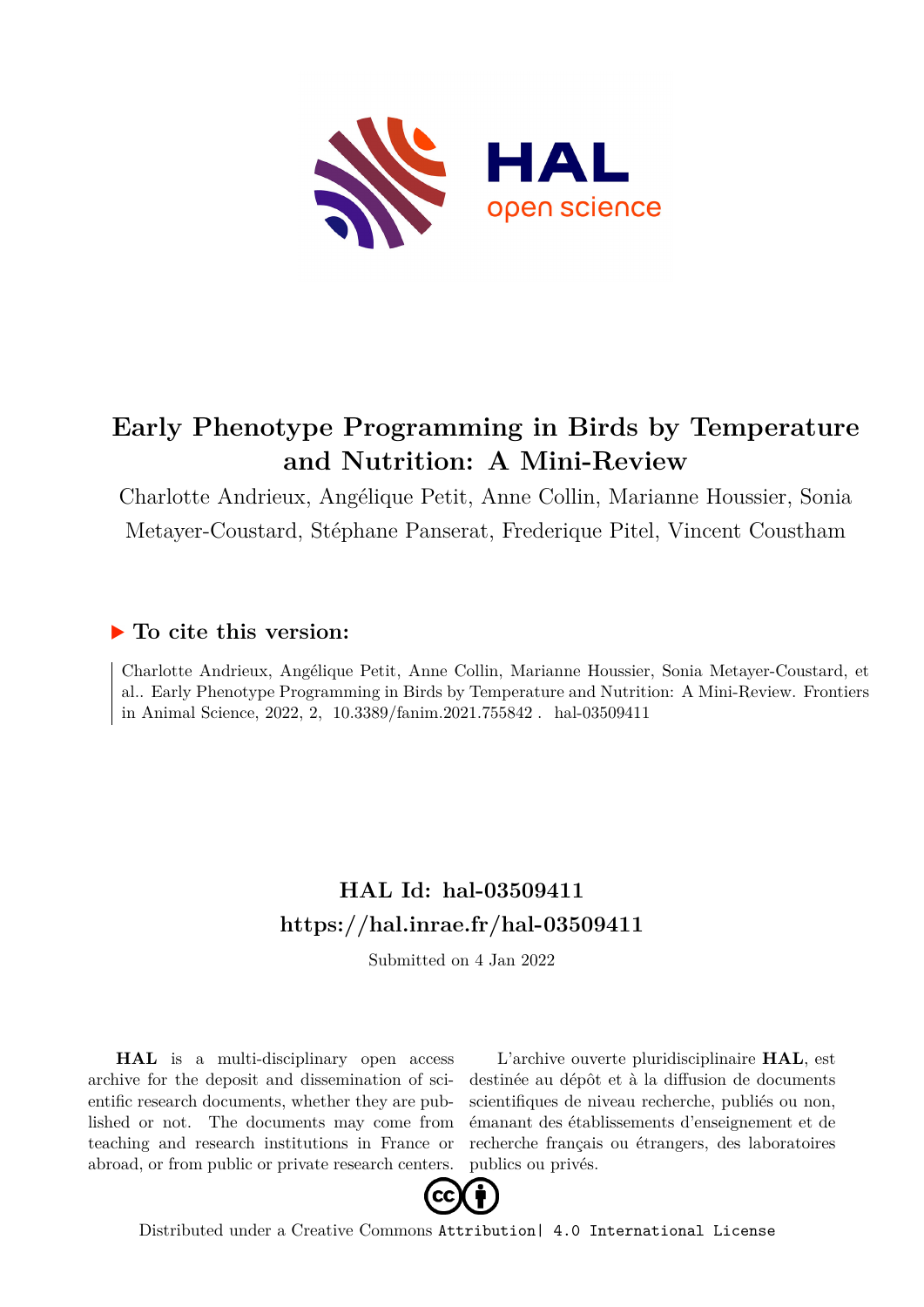



# Early Phenotype Programming in [Birds by Temperature and Nutrition:](https://www.frontiersin.org/articles/10.3389/fanim.2021.755842/full) A Mini-Review

Charlotte Andrieux<sup>1†</sup>, Angélique Petit<sup>2†</sup>, Anne Collin<sup>2</sup>, Marianne Houssier<sup>1</sup>, Sonia Métayer-Coustard<sup>2</sup>, Stéphane Panserat<sup>1</sup>, Frédérique Pitel<sup>3</sup> and Vincent Coustham<sup>1,2\*</sup>

<sup>1</sup> INRAE, Université de Pau et des Pays de l'Adour, E2S UPPA, NUMEA, Saint-Pée-sur-Nivelle, France, <sup>2</sup> INRAE, Université de Tours, BOA, Nouzilly, France, <sup>3</sup> INRAE, Université de Toulouse, ENVT, GenPhySE, Castanet-Tolosan, France

#### **OPEN ACCESS**

#### Edited by:

Pascale Chavatte-Palmer, INRA UMR 1198 Biologie du Développement et Reproduction, France

#### Reviewed by:

Dana L. M. Campbell, Commonwealth Scientific and Industrial Research Organisation (CSIRO), Australia Christi Swaggerty, United States Department of Agriculture (USDA), United States

> \*Correspondence: Vincent Coustham [vincent.coustham@inrae.fr](mailto:vincent.coustham@inrae.fr)

†These authors have contributed equally to this work

#### Specialty section:

This article was submitted to Animal Physiology and Management, a section of the journal Frontiers in Animal Science

> Received: 09 August 2021 Accepted: 14 December 2021 Published: 04 January 2022

#### Citation:

Andrieux C, Petit A, Collin A, Houssier M, Métayer-Coustard S, Panserat S, Pitel F and Coustham V (2022) Early Phenotype Programming in Birds by Temperature and Nutrition: A Mini-Review. Front. Anim. Sci. 2:755842. doi: [10.3389/fanim.2021.755842](https://doi.org/10.3389/fanim.2021.755842)

Early development is a critical period during which environmental influences can have a significant impact on the health, welfare, robustness and performance of livestock. In oviparous vertebrates, such as birds, embryonic development takes place entirely in the egg. This allows the effects of environmental cues to be studied directly on the developing embryo. Interestingly, beneficial effects have been identified in several studies, leading to innovative procedures to improve the phenotype of the animals in the long term. In this review, we discuss the effects of early temperature and dietary programming strategies that both show promising results, as well as their potential transgenerational effects. The timing, duration and intensity of these procedures are critical to ensure that they produce beneficial effects without affecting animal survival or final product quality. For example, cyclic increases in egg incubation temperature have been shown to improve temperature tolerance and promote muscular growth in chickens or fatty liver production in mule ducks. In ovo feeding has also been successfully used to enhance digestive tract maturation, optimize chick development and growth, and thus obtain higher quality chicks. In addition, changes in the nutritional availability of methyl donors, for example, was shown to influence offspring phenotype. The molecular mechanisms behind early phenotype programming are still under investigation and are probably epigenetic in nature as shown by recent work in chickens.

#### Keywords: programming, bird, temperature, nutrition, in ovo, embryo

## INTRODUCTION

Early development is a critical period during which the environment influences the health, welfare, robustness and performance of livestock [\(Ho et al., 2011;](#page-6-0) [Reed and Clark, 2011\)](#page-7-0). Long-term effects of the early environment, i.e., during embryogenesis or the first days of life, have been demonstrated in cattle [\(Reynolds and Vonnahme, 2017\)](#page-7-1), sheep [\(Reynolds et al., 2010\)](#page-7-2), pigs [\(Feeney et al., 2014\)](#page-6-1), fish [\(Panserat et al., 2019\)](#page-7-3), and birds [\(Feeney et al., 2014;](#page-6-1) [Loyau et al., 2015\)](#page-6-2) among others. The oviparous vertebrate model differs from the others due to an embryonic development outside of the dam. Therefore, the embryo can be easily manipulated, opening up new opportunities for phenotypic programming to improve poultry production.

Embryonic incubation conditions have been studied since the mid-20th century to find optimal incubation parameters for poultry production. The concept of programming has emerged more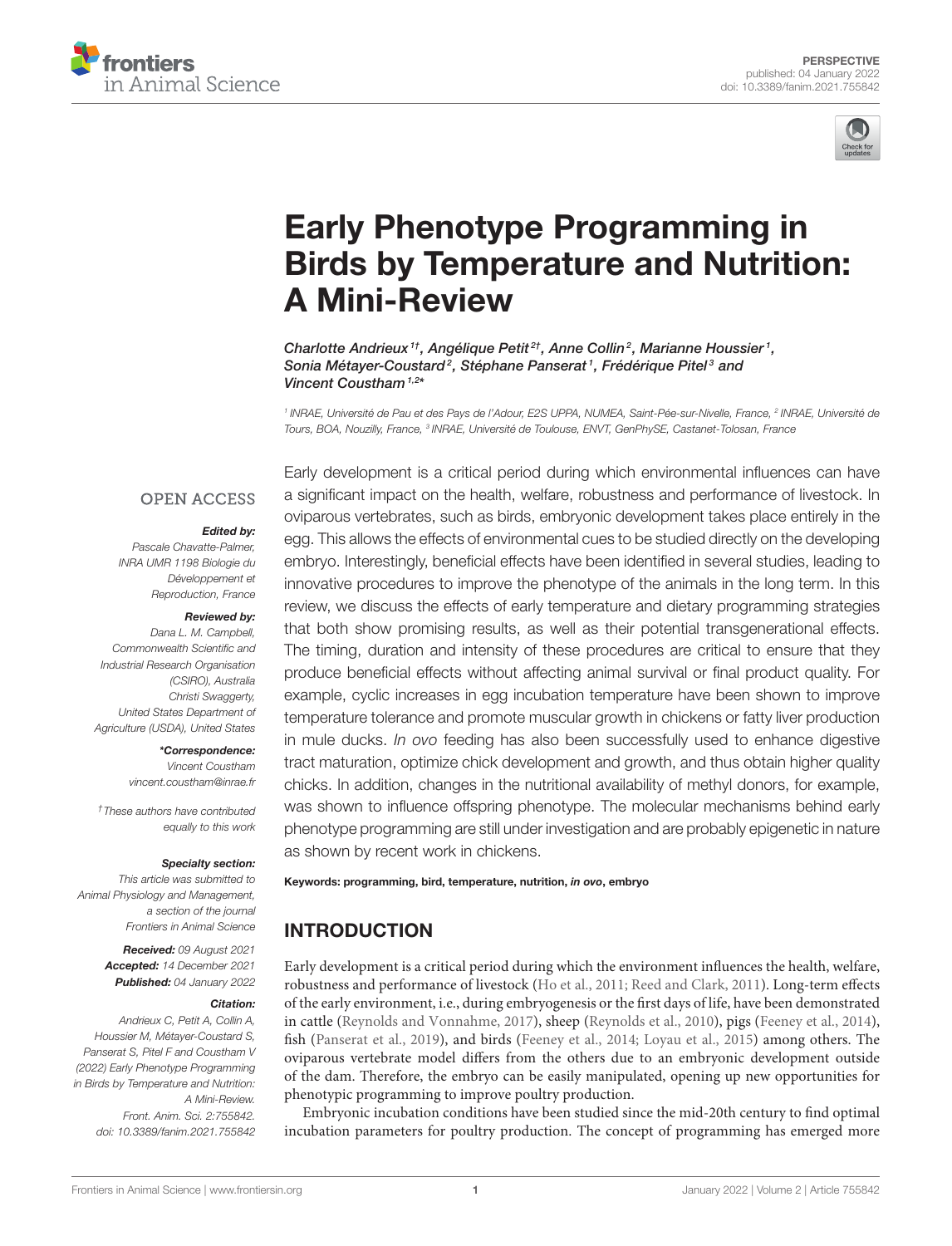recently with the demonstration of beneficial effects of different stimuli such as temperature [\(Loyau et al., 2015\)](#page-6-2), nutrition (Uni et al., [2005;](#page-8-0) [Cherian, 2011\)](#page-5-0) or changes in maternal diet (Hynd et al., [2016;](#page-6-3) [Baéza et al., 2017\)](#page-5-1). The purpose of this review is to provide a concise description of the advancement of this concept in four poultry species (broiler chickens, quails, ducks and turkeys) with a particular interest on two main embryonic programming strategies, nutrition and temperature.

#### NUTRITIONAL PROGRAMMING **STRATEGIES**

#### The Maternal Nutrition as a Lever to Program the Progeny's Phenotype

Several maternal nutritional strategies have been developed to modulate egg nutrient content to obtain higher quality chicks in terms of robustness, growth and body composition. The links between hen nutrition and management, egg composition and subsequent animal behavior, performance, and disease susceptibility are well-established [\(Aigueperse et al., 2013\)](#page-5-2). The breeder hen's diet can modulate the levels of other essential nutrients, which in turn can impact the fitness of hatched chicks and their phenotype later in life (for reviews, see [Rühl, 2007;](#page-7-4) [Morisson et al., 2017\)](#page-7-5).

Fatty acids are essential for embryonic development, bird growth, the development of the central nervous system and the immune system [\(Noble et al., 1984;](#page-7-6) [Ding and Lilburn,](#page-6-4) [1996;](#page-6-4) [Wang et al., 2004;](#page-8-1) [Cherian, 2015;](#page-5-3) [Koppenol et al., 2015;](#page-6-5) [Thanabalan and Kiarie, 2021\)](#page-7-7). The balance of fatty acids (FA) can be modulated via the hen's diet. Ducklings from ducks fed with a FA ω3-enriched diet have a higher live weight at hatch (D0), D28 and D56 and a lower feed conversion ratio for the growing period [\(Baéza et al., 2017\)](#page-5-1). Reduced hyperactivity and stress responsiveness in ducklings were also observed. Supplementation with FA  $\omega$ 3 LC also reduced the frequency and severity of pecking in ducklings.

In low protein feeding programs, not only are egg-laying rate and egg weight altered, but also the amount of leptin in the yolk sac and the expression of a number of genes in the yolk sac, hypothalamus, or muscle of the offspring [\(Rao et al.,](#page-7-8) [2009\)](#page-7-8). The chicks have lower hatch weight but faster posthatch growth. More recently, it has been shown that feeding broiler breeders reduced protein diets has a negative impact on reproductive performance but improved offspring performance [\(Lesuisse et al., 2017\)](#page-6-6), even in subsequent generations (Lesuisse et al., [2017,](#page-6-6) [2018\)](#page-6-7). Studies testing different levels of digestible lysine [\(Ciacciariello and Tyler, 2013\)](#page-5-4) or arginine (Fernandes et al., [2014\)](#page-6-8) in hen diets have shown positive effects on offspring such as performance improvement, carcass yield, abdominal fat content, and bone quality for arginine supplementation.

Mineral and vitamin supplementations have often been studied to solve defects of mineralization of the skeleton and legs problems. Vitamins can be enriched in the egg through the hen's diet. Vitamin A is produced by the hen from the carotenoids in the feed. They have antioxidant properties, which are essential for the embryo. Indeed, in the last stage of incubation, fatty acid oxidation increases, as does the production of free radicals and oxidative stress. These processes mainly cause damage to the embryos [\(Surai et al., 2016\)](#page-7-9). Vitamin D3 regulates the flow of calcium through the chorioallantoic membrane. A vitamin D-deficient diet leads to decreased  $Ca^{++}$  transport across the chorioallantoic membrane and decreased  $Ca^{++}$  accumulation in the embryo, as well as increased late embryonic mortality (malposition, beak unable to break through the shell). Minerals such as iodine, selenium, magnesium, zinc, copper, iron or manganese can also be enriched in eggs [\(Jiakui and Xiaolong,](#page-6-9) [2004;](#page-6-9) [Chinrasri et al., 2013;](#page-5-5) [Favero et al., 2013;](#page-6-10) Saunders-Blades and Korver, [2015;](#page-7-10) [Torres and Korver, 2018;](#page-7-11) [Xie et al., 2019\)](#page-8-2).

Overall, maternal feeding approaches optimize the hen's diet through supplementation or restriction of a wide variety of nutrients. However, it is often difficult to assess whether the effects of maternal diet on offspring are direct or not.

#### In ovo Nutrition Programming Strategies

In ovo feeding is a more direct way to influence offspring phenotype. Several studies have reported the use of in ovo nutrient supplementation to reduce the hatch window and improve health, post-hatch immune status, hatchability, hatched chick weight, growth performance, and meat quality (Uni and Ferket, [2004;](#page-8-3) [Wei et al., 2011;](#page-8-4) [Kadam et al., 2013;](#page-6-11) [Roto et al.,](#page-7-12) [2016;](#page-7-12) [Gao et al., 2017;](#page-6-12) [Peebles, 2018;](#page-7-13) [Taha-Abdelaziz et al., 2018;](#page-7-14) [Jha et al., 2019;](#page-6-13) [Kalantar et al., 2019;](#page-6-14) [Ayansola et al., 2021\)](#page-5-6). New in ovo strategies also aim to address new challenges such as finding alternatives to antibiotic use through probiotic injections [\(Oladokun and Adewole, 2020\)](#page-7-15). Therefore, in ovo stimulation of chicken microflora offers a better approach in establishing intestinal microflora [\(Alagawany et al., 2021\)](#page-5-7).

At hatching, chicks switch from a yolk FA-based diet to a complete diet. Injection of carbohydrates and amino acids (AA) during embryonic development allows chicks to adapt to their post-hatch diet. Carbohydrates are widely studied because their concentration within the egg is less than one percent of total nutrients [\(Campos et al., 2011\)](#page-5-8). To limit the utilization of FA and proteolysis of muscle proteins for energy purposes, injections of carbohydrates alone or combined with other nutrients of interest have been performed in ovo to increase glycogen storage and modulate energy status of chicks [\(Retes et al., 2017\)](#page-7-16). Results depended on the type of sugar injected, injection site, embryo developmental stage, and genetics. [Smirnov et al. \(2006\)](#page-7-17) showed an effect of carbohydrate injection on intestinal epithelium development with a 27% increase in villus area at hatching.

Amino acid administration improves hatching weight (Ohta et al., [2001\)](#page-7-18) which persists up to 56 days of age in some studies [\(Al-Murrani, 1982\)](#page-5-9). In ovo injection of AA such as arginine, considered an essential amino acid in birds, has been used to improve post-hatch growth performance via regulation of protein synthesis through the mTOR pathway [\(Yu et al., 2018\)](#page-8-5). Arginine also stimulated myogenin gene expression in cultured chicken tissues [\(Li et al., 2016b\)](#page-6-15). Moreover, in ovo injection of sulfur AA (methionine plus cysteine) resulted in improved embryonic development, IGF-I and TLR4 gene expression, antioxidant status and jejunum histomorphometry of newly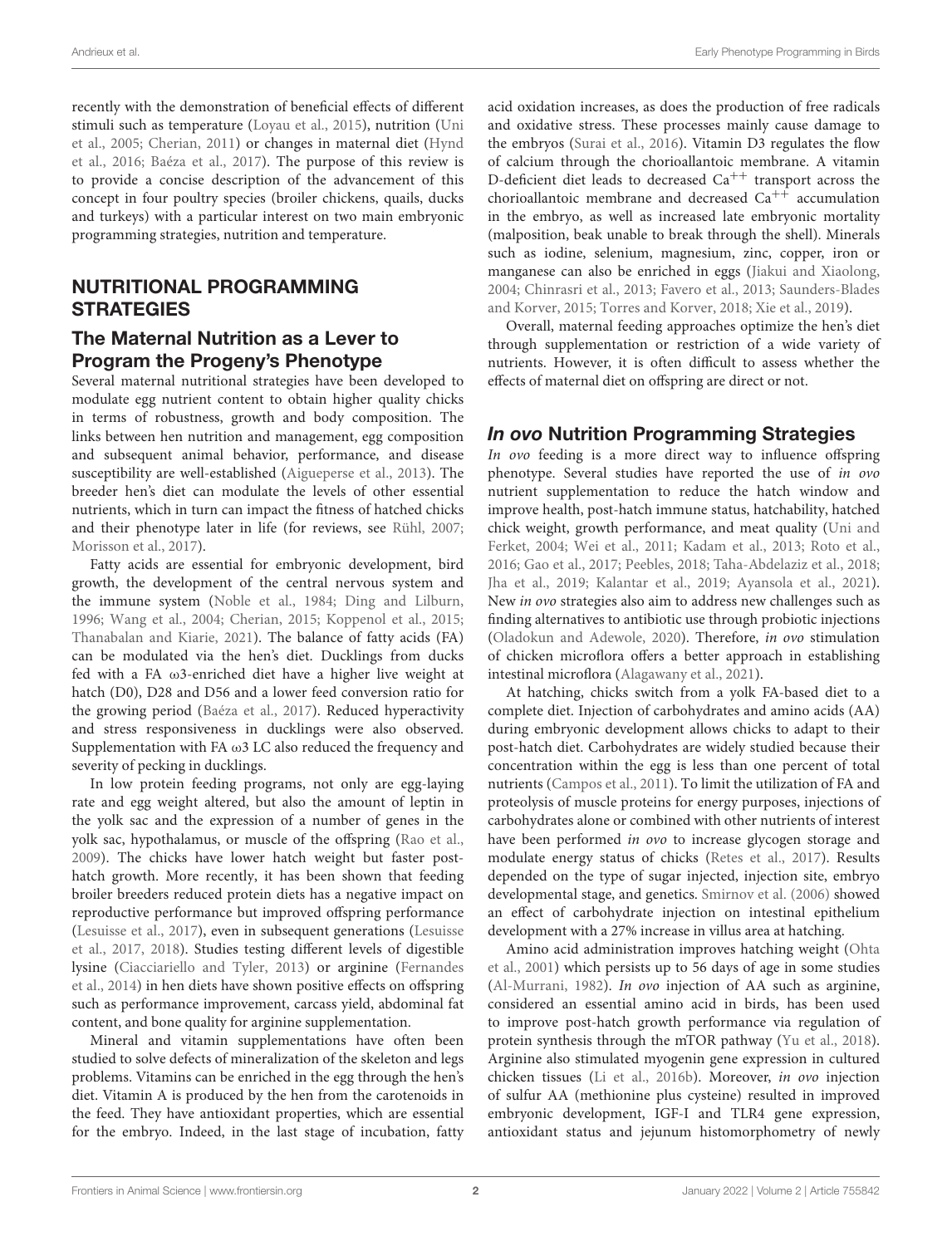hatched broiler chicks exposed to heat stress during incubation [\(Elnesr et al., 2019;](#page-6-16) [Elwan et al., 2019\)](#page-6-17).

In ovo injection of AA, FA, vitamins, and trace elements on early post-hatch growth may also impact the development of lymphoid organs (thymus, bursa, and spleen) and immune parameters in broilers [\(Bakyaraj et al., 2012\)](#page-5-10). In ovo vitamin and mineral administration significantly augmented the hatchability percentage and body weight of chicks post hatching (Alagawany et al., [2020;](#page-5-11) [Hassan et al., 2021\)](#page-6-18). The efficacy of vitamins C, E, D3, and folic acid on embryonic health and development has been reported in the literature [\(Peebles, 2018\)](#page-7-13). The use of the yolk by the embryo for energy purposes results in oxidative processes, leading to the degradation of polyunsaturated fatty acids in cell membranes. Vitamins, such as vitamin E or C, protect the embryo by limiting the negative effects of free radicals [\(Surai et al., 2016;](#page-7-9) [Araújo et al., 2018;](#page-5-12) [Peebles, 2018\)](#page-7-13). Results may depend on doses, ages, and injection sites.

Determining the mechanisms by which egg nutrients regulate cellular metabolism, signaling, gene expression and function is critical to improving nutrient utilization, poultry production efficiency and animal robustness. In birds, most studies only report phenotypic results of in ovo injections. Only a few recent studies are beginning to decipher the mechanisms involved in these phenotypic changes. Epigenetic changes may be involved, especially when methyl group donors, such as methionine, are injected [\(Anderson et al., 2012;](#page-5-13) [Donohoe and Bultman, 2012;](#page-6-19) [Veron et al., 2018\)](#page-8-6). Thus, manipulation of sulfur AA content can induce changes in cellular function that may have implications for the development, long-term growth, and health of the animal. The early utilization of nutrients like AA can influence disease resistance and embryo survival [\(Saeed et al., 2019\)](#page-7-19). Folate supplementation improved growth performance, immune function, and folate metabolism of broilers through epigenetic regulation of immune genes by altering chromatin conformation and epigenetic marks such as histone methylation [\(Li et al.,](#page-6-20) [2016a\)](#page-6-20). Injection of betaine (a component of the methionine cycle), also considered an effective antioxidant agent and methyl donor, affects hepatic cholesterol metabolism through epigenetic gene regulation in newly hatched chicks [\(Hu et al., 2015\)](#page-6-21).

### TEMPERATURE PROGRAMMING **STRATEGIES**

#### Temperature Increases During Egg Incubation

Thermal manipulation (TM) during embryogenesis has been studied for over three decades. TM involves altering egg incubation temperature to improve post-hatch physiological responses of birds [\(Iqbal et al., 1990\)](#page-6-22). In particular, fine-tuning egg incubation temperature has been used to develop strategies to help chickens better withstand heat later in life [\(Loyau et al.,](#page-6-2) [2015\)](#page-6-2). TM has since been studied in several other avian species, including turkeys for thermoregulation and muscle growth [\(Maltby et al., 2004;](#page-7-20) [Piestun et al., 2015\)](#page-7-21), ducks for the lipid metabolism and liver [\(Wang et al., 2014;](#page-8-7) [Massimino et al., 2019\)](#page-7-22), and quail for growth, physiological and metabolic parameters [\(Vitorino Carvalho et al., 2020\)](#page-8-8).

Cyclic increases in incubation temperature, mimicking naturally fluctuating conditions, have been found to improve thermal tolerance while minimizing hatching defects (Piestun et al., [2008;](#page-7-23) [Loyau et al., 2015\)](#page-6-2). Because of the interference between the thermoregulatory system and other body functions, TM has also been shown to alter a broader range of phenotypes. For instance, TM has been shown to affect growth in broiler chickens and quails [\(Loyau et al., 2013;](#page-7-24) Vitorino Carvalho et al., [2020\)](#page-8-8), muscle development in broiler chickens (Collin et al., [2007;](#page-6-23) [Piestun et al., 2009\)](#page-7-25), skin vascularization in broiler chickens [\(Morita et al., 2016\)](#page-7-26) and immunity in Pekin ducks [\(Shanmugasundaram et al., 2018\)](#page-7-27). In Pekin ducks, TM positively impacted muscle fiber diameter and regulatory pathways of muscle development [\(Liu et al., 2015;](#page-6-24) [Li et al., 2017\)](#page-6-25). Interestingly, TM increased liver weight [\(Liu et al., 2015\)](#page-6-24) and lipogenesis gene activity in Pekin ducks [\(Wang et al., 2014\)](#page-8-7). Three different TM conditions were shown to result in increased fatty liver weight, lipid amount, and droplets size after the overfeeding period in mule ducks [\(Massimino et al., 2019\)](#page-7-22).

Several factors must be considered when implementing a thermal incubation strategy, the most important being the timing and the cyclicality of the treatment and the level of temperature increase [\(Loyau et al., 2015\)](#page-6-2). For example, early days of embryogenesis and continuous temperature increases should be avoided, as they are associated with hatching defects [\(Massimino et al., 2019;](#page-7-22) [Vitorino Carvalho et al., 2020\)](#page-8-8). Breeding age and genetics contribute to the effectiveness of TM (Yalçin et al., [2005\)](#page-8-9). Increasing the relative humidity in the incubator is another important parameter to prevent dehydration during temperature elevation [\(Loyau et al., 2015\)](#page-6-2). Therefore, incubation parameters must be finely tuned to tip the balance toward positive rather than negative effects. This may explain why this seemingly straightforward procedure is not yet widely used in hatcheries.

One way to refine practices is to understand the mechanisms underlying the effects of TM. With advances in next-generation sequencing, genome-wide gene expression and epigenetic data have shed the light on some central and peripheral molecular effects of TM. In 35-day-old chickens and quails, TM has been shown to have a limited effect on gene expression in muscle and hypothalamus under normal rearing conditions (Loyau et al., [2016;](#page-7-28) [Vitorino Carvalho et al., 2021\)](#page-8-10). However, when animals were subjected to heat exposure at the same age, a much stronger gene expression response was found in the TM group compared to the control group. This may be explained by the involvement of epigenetic marks that are imprinted during the embryonic heat exposure and may trigger a differential response when the animals are again exposed to heat. This hypothesis is supported by the identification of several hundred differential peaks of histone marks altered by TM in the hypothalamus of 35-day-old chickens [\(David et al., 2019\)](#page-6-26). In ducks, TM has been shown to affect the gene expression level of methylation enzymes [\(Yan et al., 2015\)](#page-8-11), suggesting that incubation temperature may influence DNA methylation in ducks during early development. In addition, several studies have shown the involvement of heat shock proteins (HSP) and factors (HSF) that protect cells from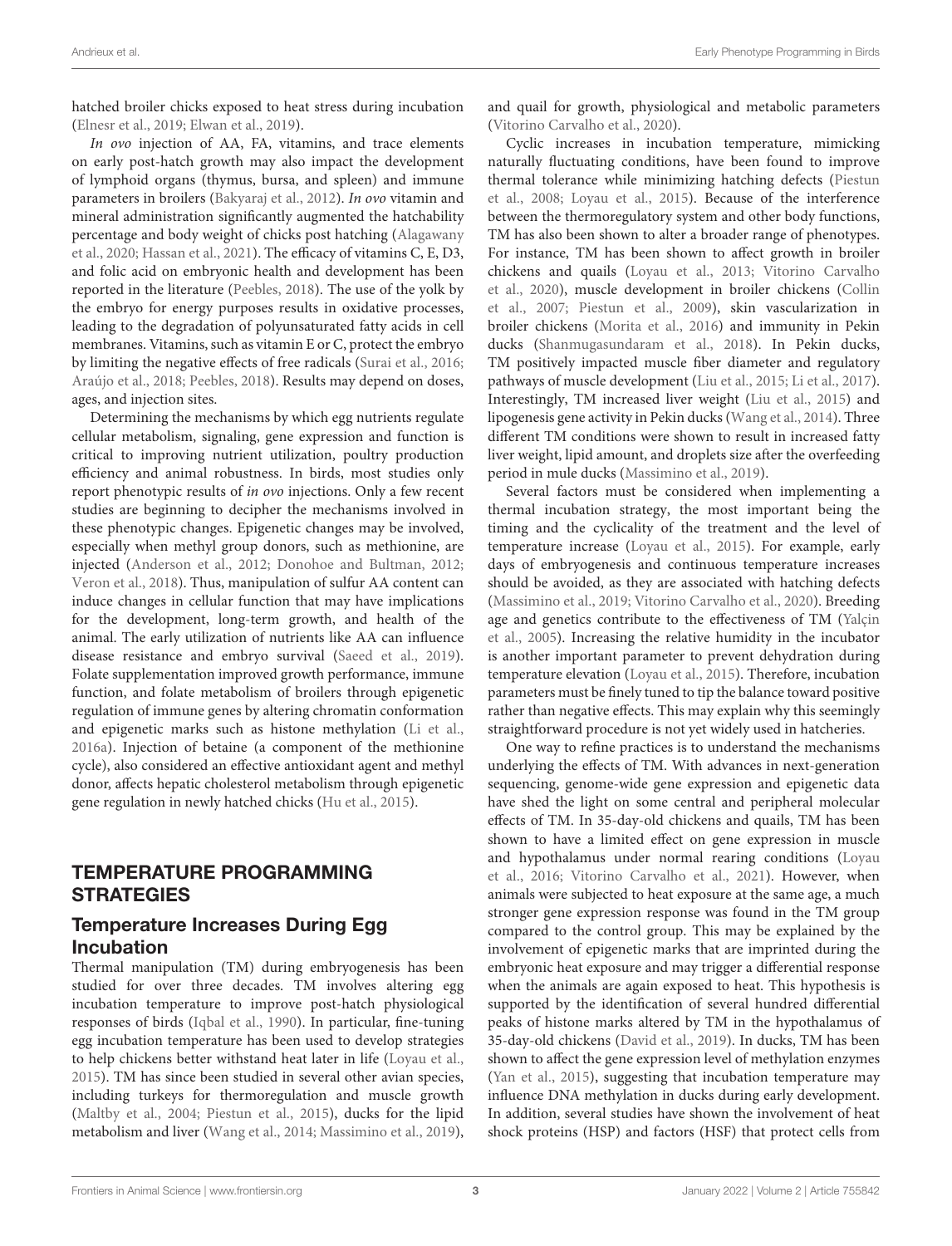deleterious effects of stress such as misfolding and apoptosis [\(Costa et al., 2020\)](#page-6-27). Interestingly, a recent study showed that TM altered the basal expression of HSP108, HSP90, HSF-1 and HSF-2 during late embryogenesis and the first week of life, but also the mRNA expression dynamics of these HSPs and HSFs during heat stress [\(Al-Zghoul and El-Bahr, 2019\)](#page-5-14). HSPs were also identified as differentially expressed in genome-wide studies [\(Loyau et al.,](#page-7-28) [2016;](#page-7-28) [Vitorino Carvalho et al., 2021\)](#page-8-10) but did not appear to be altered at the epigenetic level [\(David et al., 2019\)](#page-6-26), suggesting that other mechanisms may be involved in TM lifelong memory.

#### Temperature Decreases During the Egg Incubation

Exposure of eggs to low incubation temperatures has several impacts on chick physiology, but also on long-term health and welfare traits. The young broiler chick is particularly sensitive to cold after hatching [\(Collin et al., 2003\)](#page-6-28), and later in life, fast-growing broilers placed in a cold environment may develop an accumulation of fluid in the peritoneal cavity called ascites [\(Decuypere et al., 2000\)](#page-6-29). While continuous incubation of eggs at low temperatures below 36◦C results in degraded hatchability and increased pre-hatch incubation time [\(Kühn et al., 1982;](#page-6-30) [Black and Burggren, 2004a,](#page-5-15)[b\)](#page-5-16), fine decreases in incubation temperatures have been proposed to stimulate subsequent cold tolerance in birds [\(Nichelmann and Tzschentke, 2002;](#page-7-29) Shinder et al., [2009;](#page-7-30) Akşit et al., 2013). Exposure to cold at the end of incubation did not alter hatchability but resulted in an increase in internal temperature at 3 days of age compared to control broilers chicks. This improved performance with a 5–10% increase in body weight at 14 and 35 days of age in standard temperature rearing [\(Shinder et al., 2011\)](#page-7-31) and a 4% increase in female weight at 40 days of age, whereas no such change was observed in males [\(Nyuiadzi et al., 2020\)](#page-7-32). The authors demonstrated beneficial effects of embryonic thermal programming on broiler health, with 19 and 26% reductions in mortality and incidence of ascites, respectively, compared to control chickens under ascitesinducing conditions. Less intense but cyclic cold embryonic thermal programming decreased mortality and ascites incidence during growth of chicks from old breeders [\(Shinder et al.,](#page-7-31) [2011\)](#page-7-31). Such treatment induced an increase in body weight but a degradation in feed efficiency and a better cold tolerance of broilers when subsequently subjected to cold (Akşit et al., 2013). [Loyau et al. \(2014\)](#page-7-33) reported that at hatching, the same embryonic cold exposure conditions resulted in a 9-fold increase in catalase activity in the liver of treated chicks compared to controls. This suggests that cyclic embryonic cold exposure stimulated antioxidant defenses in chicks, presumably in response to a transient increase in cold-induced tissue oxidation risk during incubation [\(Mujahid and Furuse, 2009\)](#page-7-34).

These medium- to long-term effects of short cold exposures during incubation have been shown to trigger heat production through modifications in thermoregulatory mechanisms via a change in neuronal receptors sensitivity in the hypothalamus [\(Nichelmann and Tzschentke, 2002\)](#page-7-29), and an increase in plasma triiodothyronine T3 concentration [\(Kamanli et al., 2015\)](#page-6-31). Finally, the impacts of cold exposure during incubation on subsequent chick behavior were reported by [Bertin et al. \(2018\)](#page-5-18). The authors analyzed the effect of acute decreases in temperature during days 12–19 of incubation on the expression of fearrelated behaviors in broilers. At hatching, this treatment affected neurodevelopmental plasticity in the brain with higher expression of corticotropin-releasing factor in nuclei of the amygdala, altering the chicks' social behavior, novelty perception, and increasing their fear behavior. However, cold exposures during incubation under these conditions impaired the health and welfare of chickens reared in postnatal cold [\(Nyuiadzi et al.,](#page-7-32) [2020\)](#page-7-32).

### TRANSGENERATIONAL PROGRAMMING

A growing number of studies have suggested that environmental exposures may be transmitted beyond exposed generations via "transgenerational epigenetic inheritance" [\(Jablonka and Raz,](#page-6-32) [2009\)](#page-6-32). Non-genetic transgenerational inheritance has recently been shown to occur in birds [\(Brun et al., 2015;](#page-5-19) Leroux et al., [2017\)](#page-6-33). For instance, [Brun et al. \(2015\)](#page-5-19) showed that the Muscovy duck diet is capable of affecting traits related to growth and lipid metabolism in the grand-offspring, via the sire. In quail, in ovo injection of genistein, a phytoestrogen, impacted reproductive and behavioral traits after 3 generations without further injection [\(Leroux et al., 2017\)](#page-6-33). In a 3 generation study in broilers, a reduced balanced protein diet induced transgenerational effects, including feather condition, polydipsia and frustration-related behavior [\(Buyse et al.,](#page-5-20) [2020\)](#page-5-20).

While these examples illustrate the existence of non-genetic inheritance of embryonic exposure in birds, the magnitude of these effects remains to be assessed in most cases. Although "epigenetic heritability" has been estimated at very low values for several egg quality traits in meat-type quails [\(Paiva et al., 2018b\)](#page-7-35), an epigenetic heritability of 0.10 for the weight at 7 days of age has been reported [\(Paiva et al., 2018a\)](#page-7-36). Concurrently, very little is known about the molecular mechanisms involved, especially in poultry [\(Guerrero-Bosagna et al., 2018\)](#page-6-34). These may include alterations in sperm miRNAs and lncRNAs [\(Wu et al., 2019\)](#page-8-12), or putative RNA modifications, DNA methylation, and retained histones [\(Matsushima et al., 2019\)](#page-7-37).

## CONCLUSIONS AND PERSPECTIVES

To face future challenges, including fluctuations due to climate change and changing farming systems, breeders are under pressure to increase performance and productivity, but also to ensure resilience and reduce resource use and environmental impact. In this context, epigenetic programming is an underestimated lever, as maternal or embryonic nutritional and thermal programming offers promising prospects to improve poultry performance and welfare. Programming the environment of animals (e.g., optimizing the way they are housed and fed) can indeed promote non-genetic factors that may be passed on the subsequent generations. This aspect is particularly important in the poultry industry where,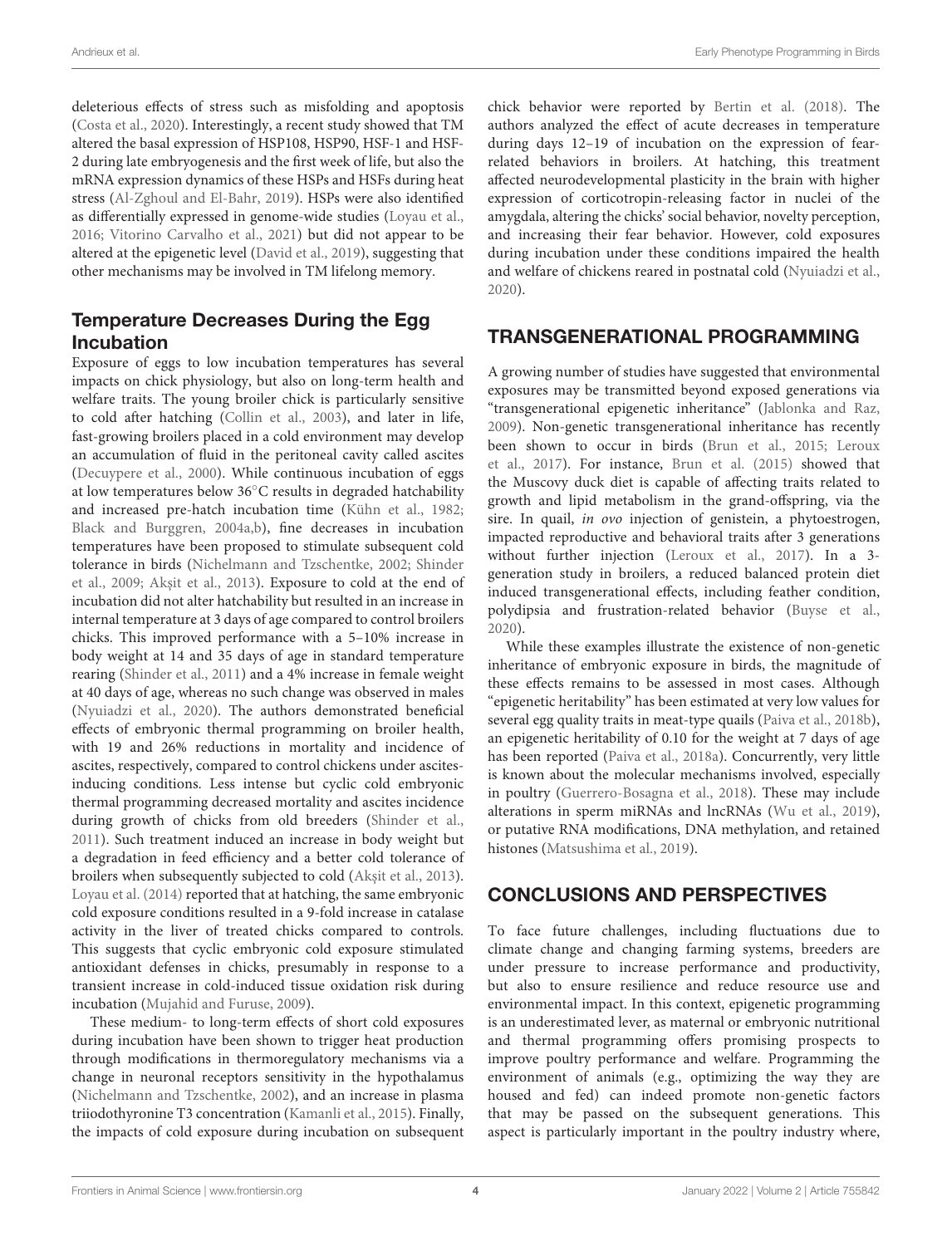generally, production farms are located all over the world, including in warm climate regions, while breeding farms are concentrated in a few temperate locations. Identifying environmental changes in ancestors that affect offspring traits through the transmission of epigenetic marks would therefore allow breeders to produce commercial animals better adapted to local production environments. In order to implement such fine-tuned practices in the field, additional research is needed in this challenging area to account for the potential variability of breeders and the response of their offspring.

#### DATA AVAILABILITY STATEMENT

The original contributions presented in the study are included in the article/supplementary material, further inquiries can be directed to the corresponding author.

#### ETHICS STATEMENT

Ethical review and approval was not required for the animal study because this review cites approved studies.

## **REFERENCES**

- <span id="page-5-2"></span>Aigueperse, N., Calandreau, L., and Bertin, A. (2013). Maternal diet influences offspring feeding behavior and fearfulness in the precocial chicken. PLoS ONE 8:e77583. doi: [10.1371/journal.pone.0077583](https://doi.org/10.1371/journal.pone.0077583)
- <span id="page-5-17"></span>Akşit, M., Yalçin, S., Siegel, P. B., Yenisey, Ç., Özdemir, D., and Özkan, S. (2013). Broilers respond to cooler ambient temperatures after temperature acclimation during incubation and early postnatal age. J. Appl. Poult. Res. 22, 298–307. doi: [10.3382/japr.2012-00675](https://doi.org/10.3382/japr.2012-00675)
- <span id="page-5-7"></span>Alagawany, M., Elnesr, S. S., Farag, M. R., Abd El-Hack, M. E., Barkat, R. A., Gabr, A. A., et al. (2021). Potential role of important nutraceuticals in poultry performance and health - A comprehensive review. Res. Vet. Sci. 137, 9–29. doi: [10.1016/j.rvsc.2021.04.009](https://doi.org/10.1016/j.rvsc.2021.04.009)
- <span id="page-5-11"></span>Alagawany, M., Elnesr, S. S., Farag, M. R., Tiwari, R., Yatoo, M. I., Karthik, K., et al. (2020). Nutritional significance of amino acids, vitamins and minerals as nutraceuticals in poultry production and health–a comprehensive review. Vet. Q. 41, 1–29. doi: [10.1080/01652176.2020.1857887](https://doi.org/10.1080/01652176.2020.1857887)
- <span id="page-5-9"></span>Al-Murrani, W. K. (1982). Effect of injecting amino acids into the egg on embryonic and subsequent growth in the domestic fowl. Br. Poult. Sci. 23, 171–174. doi: [10.1080/00071688208447943](https://doi.org/10.1080/00071688208447943)
- <span id="page-5-14"></span>Al-Zghoul, M. B., and El-Bahr, S. M. (2019). Basal and dynamics mRNA expression of muscular HSP108, HSP90, HSF-1 and HSF-2 in thermally manipulated broilers during embryogenesis. BMC Vet. Res. 15:83. doi: [10.1186/s12917-019-1827-7](https://doi.org/10.1186/s12917-019-1827-7)
- <span id="page-5-13"></span>Anderson, O. S., Sant, K. E., and Dolinoy, D. C. (2012). Nutrition and epigenetics: an interplay of dietary methyl donors, one-carbon metabolism and DNA methylation. J. Nutr. Biochem. 23, 853–859. doi: [10.1016/j.jnutbio.2012.03.003](https://doi.org/10.1016/j.jnutbio.2012.03.003)
- <span id="page-5-12"></span>Araújo, I. C. S., Caf,é, M. B., Noleto, R. A., Martins, J. M. S., Ulhoa, C. J., Guareshi, G. C., et al. (2018). Effect of vitamin E in ovo feeding to broiler embryos on hatchability, chick quality, oxidative state, and performance. Poult. Sci. 98, 3652–3661. doi: [10.3382/ps/pey439](https://doi.org/10.3382/ps/pey439)
- <span id="page-5-6"></span>Ayansola, H., Liao, C., Dong, Y., Yu, X., Zhang, B., and Wang, B. (2021). Prospect of early vascular tone and satellite cell modulations on white striping muscle myopathy. Poult. Sci. 100:100945. doi: [10.1016/j.psj.2020.12.042](https://doi.org/10.1016/j.psj.2020.12.042)
- <span id="page-5-1"></span>Baéza, E., Chartrin, P., Bordeau, T., Lessire, M., Thoby, J. M., Gigaud, V., et al. (2017). Omega-3 polyunsaturated fatty acids provided during embryonic development improve the growth performance and welfare of Muscovy ducks (Cairina moschata). Poult. Sci. 96, 3176–3187. doi: [10.3382/ps/pex147](https://doi.org/10.3382/ps/pex147)

## AUTHOR CONTRIBUTIONS

All authors contributed to the writing of the review.

#### FUNDING

CA was funded by the Comité Départemental des Landes (CD40), France. AP was funded by the University of Tours, France. Some results on which this review is based on were part of studies funded by INRAE (Department Animal Physiology and Livestock Systems, Eval\_Adapt project) and carried out within the UMT framework Integrative Biology Research and Development (BIRD) associating ITAVI and INRAE, by the French Agence Nationale de la Recherche (ANR), Programs ANR-09-JCJC-0015-01 THERMOCHICK, ANR-09-GENM-004 EPIBIRD and ANR-15-CE02-0009-01 QuailHeatE, and by the Comité Interprofessionnel des Palmipèdes à Foie Gras (CIFOG).

### ACKNOWLEDGMENTS

The authors thank Mireille Morisson (UMR GenPhySE, Toulouse, France) for initial discussions on the review.

- <span id="page-5-10"></span>Bakyaraj, S., Bhanja, S. K., Majumdar, S., and Dash, B. (2012). Modulation of posthatch growth and immunity through in ovo supplemented nutrients in broiler chickens. J. Sci. Food Agric. 92, 313–320. doi: [10.1002/jsfa.4577](https://doi.org/10.1002/jsfa.4577)
- <span id="page-5-18"></span>Bertin, A., Calandreau, L., Meurisse, M., Georgelin, M., Palme, R., Lumineau, S., et al. (2018). Incubation temperature affects the expression of young precocial birds' fear-related behaviours and neuroendocrine correlates. Sci. Rep. 8, 1–10. doi: [10.1038/s41598-018-20319-y](https://doi.org/10.1038/s41598-018-20319-y)
- <span id="page-5-15"></span>Black, J. L., and Burggren, W. W. (2004a). Acclimation to hypothermic incubation in developing chicken embryos (Gallus domesticus) I. Developmental effects and chronic and acute metabolic adjustments. J. Exp. Biol. 207, 1543–1552. doi: [10.1242/jeb.00909](https://doi.org/10.1242/jeb.00909)
- <span id="page-5-16"></span>Black, J. L., and Burggren, W. W. (2004b). Acclimation to hypothermic incubation in developing chicken embryos (Gallus domesticus) II. Hematology and blood O2 transport. J. Exp. Biol. [207, 1553–1561. doi: 10.1242/jeb.](https://doi.org/10.1242/jeb.00910) 00910
- <span id="page-5-19"></span>Brun, J. M., Bernadet, M. D., Cornuez, A., Leroux, S., Bodin, L., Basso, B., et al. (2015). Influence of grand-mother diet on offspring performances through the male line in Muscovy duck. BMC Genet. 16, 1–11. doi: [10.1186/s12863-015-0303-z](https://doi.org/10.1186/s12863-015-0303-z)
- <span id="page-5-20"></span>Buyse, J., Collin, A., Coustham, V., De Haas, E., and Pitel, F. (2020). The use of epigenetics in poultry breeding. Adv. Poult. Genet. Genomics. doi: [10.19103/AS.2020.0065.28](https://doi.org/10.19103/AS.2020.0065.28)
- <span id="page-5-8"></span>Campos, A. M., de, A., Rostagno, H. S., Gomes, P. C., da Silva, E. A., Albino, L. F. T., et al. (2011). Efeito da inoculação de soluções nutritivas in ovo sobre a eclodibilidade e o desempenho de frangos de corte. Rev. Bras. Zootec. 40, 1712–1717. doi: [10.1590/S1516-35982011000800013](https://doi.org/10.1590/S1516-35982011000800013)
- <span id="page-5-0"></span>Cherian, G. (2011). Essential fatty acids and early life programming in meat-type birds. Worlds. Poult. Sci. J. 67, 599–614. doi: [10.1017/S0043933911000705](https://doi.org/10.1017/S0043933911000705)
- <span id="page-5-3"></span>Cherian, G. (2015). Nutrition and metabolism in poultry: Role of lipids in early diet. J. Anim. Sci. Biotechnol. 6:28. doi: [10.1186/s40104-015-0029-9](https://doi.org/10.1186/s40104-015-0029-9)
- <span id="page-5-5"></span>Chinrasri, O., Chantiratikul, P., Maneetong, S., Chookhampaeng, S., and Chantiratikul, A. (2013). Productivity and selenium concentrations in egg and tissue of laying quails fed selenium from hydroponically produced seleniumenriched kale sprout (Brassica oleracea var. alboglabra L.). Biol. Trace Elem. Res. 155, 381–386. doi: [10.1007/s12011-013-9824-3](https://doi.org/10.1007/s12011-013-9824-3)
- <span id="page-5-4"></span>Ciacciariello, M., and Tyler, N. C. (2013). The effects of maternal dietary lysine intake on offspring performance to 21 days of age. J. Appl. Poult. Res. 22, 238–244. doi: [10.3382/japr.2012-00625](https://doi.org/10.3382/japr.2012-00625)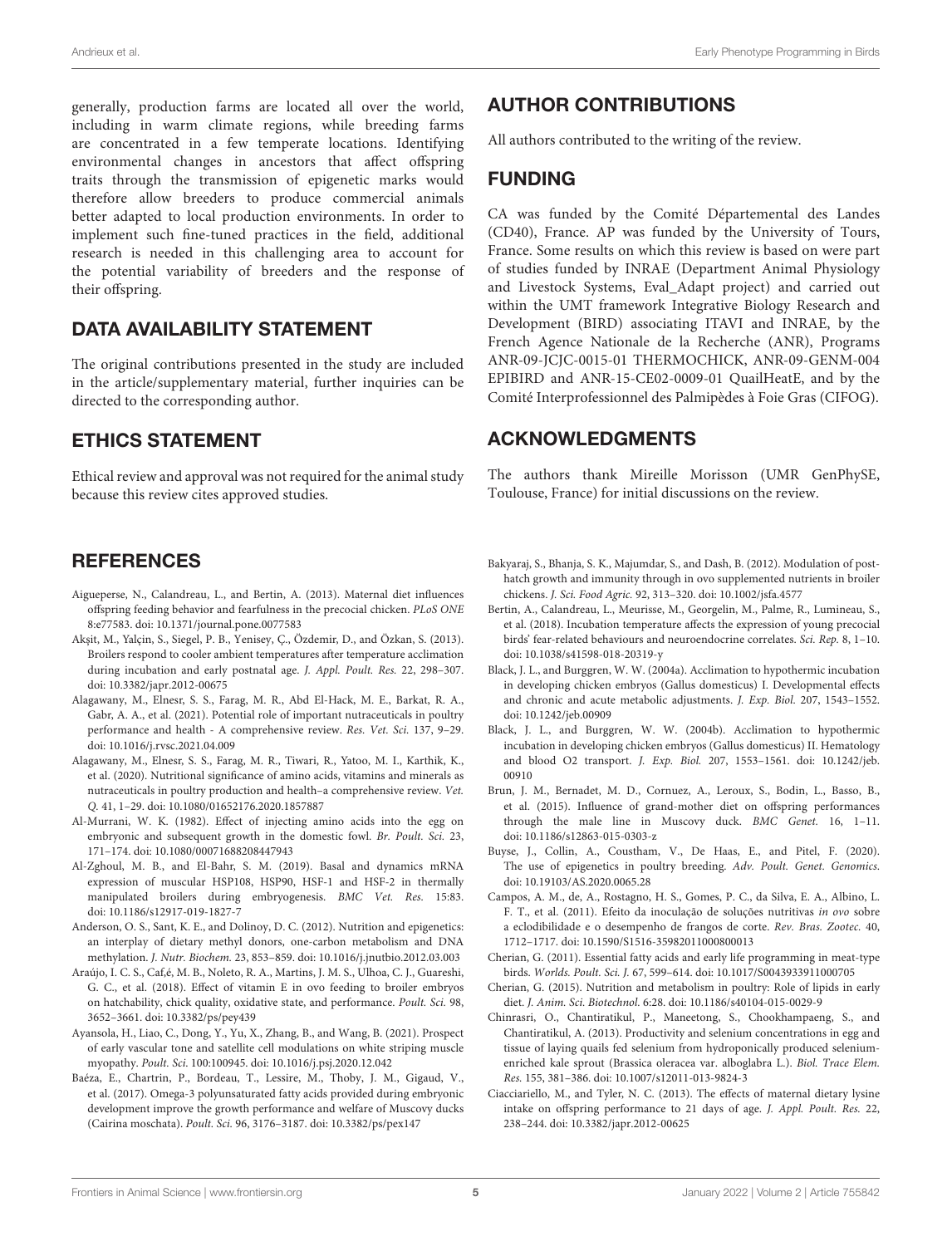- <span id="page-6-23"></span>Collin, A., Berri, C., Tesseraud, S., Requena Rodón, F. E., Skiba-Cassy, S., Crochet, S., et al. (2007). Effects of thermal manipulation during early and late embryogenesis on thermotolerance and breast muscle characteristics in broiler chickens. Poult. Sci. 86, 795–800. doi: [10.1093/ps/86.5.795](https://doi.org/10.1093/ps/86.5.795)
- <span id="page-6-28"></span>Collin, A., Buyse, J., Van As, P., Darras, V. M., Malheiros, R. D., Moraes, V. M. B., et al. (2003). Cold-induced enhancement of avian uncoupling protein expression, heat production, and triiodothyronine concentrations in broiler chicks. Gen. Comp. Endocrinol. 130, 70–77. doi: [10.1016/S0016-6480\(02\)00571-3](https://doi.org/10.1016/S0016-6480(02)00571-3)
- <span id="page-6-27"></span>Costa, B. T. A., Lopes, T. S. B., Mesquita, M. A., Lara, L. J. C., and Araújo, I. C. S. (2020). Thermal manipulations of birds during embryogenesis. Worlds. Poult. Sci. J. 76, 843–851. doi: [10.1080/00439339.2020.1823302](https://doi.org/10.1080/00439339.2020.1823302)
- <span id="page-6-26"></span>David, S. A., Vitorino Carvalho, A., Gimonnet, C., Brionne, A., Hennequet-Antier, C., Piégu, B., et al. (2019). Thermal manipulation during embryogenesis impacts H3K4me3 and H3K27me3 histone marks in chicken hypothalamus. Front. Genet. 10, 1–11. doi: [10.3389/fgene.2019.01207](https://doi.org/10.3389/fgene.2019.01207)
- <span id="page-6-29"></span>Decuypere, E., Buyse, J., and Buys, N. (2000). Ascites in broiler chickens: exogenous and endogenous structural and functional causal factors. Worlds. Poult. Sci. J. 56, 374–377. doi: [10.1079/WPS20000025](https://doi.org/10.1079/WPS20000025)
- <span id="page-6-4"></span>Ding, S. T., and Lilburn, M. S. (1996). Characterization of changes in yolk sac and liver lipids during embryonic and early posthatch development of turkey poults. Poult. Sci. 75, 478–483. doi: [10.3382/ps.0750478](https://doi.org/10.3382/ps.0750478)
- <span id="page-6-19"></span>Donohoe, D. R., and Bultman, S. J. (2012). Metaboloepigenetics: Interrelationships between energy metabolism and epigenetic control of gene expression. J. Cell. Physiol. 227, 3169–3177. doi: [10.1002/jcp.24054](https://doi.org/10.1002/jcp.24054)
- <span id="page-6-16"></span>Elnesr, S. S., Elwan, H. A. M., Xu, Q. Q., Xie, C., Dong, X. Y., and Zou, X. T. (2019). Effects of in ovo injection of sulfur-containing amino acids on heat shock protein 70, corticosterone hormone, antioxidant indices, and lipid profile of newly hatched broiler chicks exposed to heat stress during incubation. Poult. Sci. 98, 2290–2298. doi: [10.3382/ps/pey609](https://doi.org/10.3382/ps/pey609)
- <span id="page-6-17"></span>Elwan, H. A. M., Elnesr, S. S., Xu, Q., Xie, C., Dong, X., and Zou, X. (2019). Effects of in ovo methionine-cysteine injection on embryonic development, antioxidant status, IGF-I and TLR4 gene expression, and jejunum histomorphometry in newly hatched broiler chicks exposed to heat stress during incubation. Animals 9, 1–13. doi: [10.3390/ani9010025](https://doi.org/10.3390/ani9010025)
- <span id="page-6-10"></span>Favero, A., Vieira, S. L., Angel, C. R., Bess, F., Cemin, H. S., and Ward, T. L. (2013). Reproductive performance of Cobb 500 breeder hens fed diets supplemented with zinc, manganese, and copper from inorganic and amino acid-complexed sources. J. Appl. Poult. Res. 22, 80–91. doi: [10.3382/japr.2012-00607](https://doi.org/10.3382/japr.2012-00607)
- <span id="page-6-1"></span>Feeney, A., Nilsson, E., and Skinner, M. K. (2014). Epigenetics and transgenerational inheritance in domesticated farm animals. J. Anim. Sci. Biotechnol. 5, 1–7. doi: [10.1186/2049-1891-5-48](https://doi.org/10.1186/2049-1891-5-48)
- <span id="page-6-8"></span>Fernandes, J. I. M., Murakami, A. E., de Souza, L. M. G., Ospina-Rojas, I. C., and Rossi, R. M. (2014). Effect of arginine supplementation of broiler breeder hens on progeny performance. Can. J. Anim. Sci. 94, 313–321. doi: [10.4141/cjas2013-067](https://doi.org/10.4141/cjas2013-067)
- <span id="page-6-12"></span>Gao, T., Zhao, M., Zhang, L., Li, J., Yu, L., Lv, P., et al. (2017). Effect of in ovo feeding of l-arginine on the hatchability, growth performance, gastrointestinal hormones, and jejunal digestive and absorptive capacity of posthatch broilers. J. Anim. Sci. 95, 3079–3092. doi: [10.2527/jas.2016.0465](https://doi.org/10.2527/jas.2016.0465)
- <span id="page-6-34"></span>Guerrero-Bosagna, C., Morisson, M., Liaubet, L., Rodenburg, T. B., de Haas, E. N., Koštál, L., et al. (2018). Transgenerational epigenetic inheritance in birds. Environ. Epigenetics 4, 0–8. doi: [10.1093/eep/dvy008](https://doi.org/10.1093/eep/dvy008)
- <span id="page-6-18"></span>Hassan, H. A., Arafat, A. R., Farroh, K. Y., Bahnas, M. S., El-wardany, I., and Elnesr, S. S. (2021). Effect of in ovo copper injection on body weight, immune response, blood biochemistry and carcass traits of broiler chicks at 35 days of age. Anim. Biotechnol. 1–8. doi: [10.1080/10495398.2021.1874964](https://doi.org/10.1080/10495398.2021.1874964)
- <span id="page-6-0"></span>Ho, D. H., Reed, W. L., and Burggren, W. W. (2011). Egg yolk environment differentially influences physiological and morphological development of broiler and layer chicken embryos. J. Exp. Biol. 214, 619–628. doi: [10.1242/jeb.046714](https://doi.org/10.1242/jeb.046714)
- <span id="page-6-21"></span>Hu, Y., Sun, Q., Li, X., Wang, M., Cai, D., Li, X., et al. (2015). In ovo injection of betaine affects hepatic cholesterol metabolism through epigenetic gene regulation in newly hatched chicks. PLoS ONE 10:e0122643. doi: [10.1371/journal.pone.0122643](https://doi.org/10.1371/journal.pone.0122643)
- <span id="page-6-3"></span>Hynd, P. I., Weaver, S., Edwards, N. M., Heberle, N. D., and Bowling, M. (2016). Developmental programming : a new frontier for the poultry industry? Anim. Prod. Sci. 56, 1233–1238. doi: [10.1071/AN15373](https://doi.org/10.1071/AN15373)
- <span id="page-6-22"></span>Iqbal, A., Decuypere, E., Abd El Azim, A., and Kühn, E. R. (1990). Preand post-hatch high temperature exposure affects the thyroid hormones and corticosterone response to acute heat stress in growing chicken (Gallus domesticus). J. Therm. Biol. 15, 149–153. doi: [10.1016/0306-4565\(90\)90032-D](https://doi.org/10.1016/0306-4565(90)90032-D)
- <span id="page-6-32"></span>Jablonka, E., and Raz, G. (2009). Epigenetic inheritance: prevalence, mechanisms, and implications for the study of heredity and evolution. Q. Rev. Biol. 84, 131–176. doi: [10.1086/598822](https://doi.org/10.1086/598822)
- <span id="page-6-13"></span>Jha, R., Singh, A. K., Yadav, S., Berrocoso, J. F. D., and Mishra, B. (2019). Early nutrition programming (in ovo and post-hatch feeding) as a strategy to modulate gut health of poultry. Front. Vet. Sci. 6:82. doi: [10.3389/fvets.2019.00082](https://doi.org/10.3389/fvets.2019.00082)
- <span id="page-6-9"></span>Jiakui, L., and Xiaolong, W. (2004). Effect of dietary organic versus inorganic selenium in laying hens on the productivity, selenium distribution in egg and selenium content in blood, liver and kidney. J. Trace Elem. Med. Biol. 18, 65–68. doi: [10.1016/j.jtemb.2004.04.002](https://doi.org/10.1016/j.jtemb.2004.04.002)
- <span id="page-6-11"></span>Kadam, M. M., Barekatain, M. R., K., Bhanja, S., and Iji, P. A. (2013). Prospects of in ovo feeding and nutrient supplementation for poultry: the science and commercial applications-a review. J. Sci. Food Agric. 93, 3654–3661. doi: [10.1002/jsfa.6301](https://doi.org/10.1002/jsfa.6301)
- <span id="page-6-14"></span>Kalantar, M., Hosseini, S. M., Hosseini, M. R., Kalantar, M. H., Farmanullah, and Yang, L. G. (2019). Effects of in ovo injection of coenzyme Q10 on hatchability, subsequent performance, and immunity of broiler chickens. Biomed Res. Int. 2019:7167525. doi: [10.1155/2019/7167525](https://doi.org/10.1155/2019/7167525)
- <span id="page-6-31"></span>Kamanli, S., Durmu, s, I., Yalçin, S., Yildirim, U., and Meral, Ö. (2015). Effect of prenatal temperature conditioning of laying hen embryos: hatching, live performance and response to heat and cold stress during laying period. J. Therm. Biol. [51, 96–104. doi: 10.1016/j.jtherbio.2015.](https://doi.org/10.1016/j.jtherbio.2015.04.001) 04.001
- <span id="page-6-5"></span>Koppenol, A., Buyse, J., Everaert, N., Willems, E., Wang, Y., Franssens, L., et al. (2015). Transition of maternal dietary n-3 fatty acids from the yolk to the liver of broiler breeder progeny via the residual yolk sac. Poult. Sci. 94, 43–52. doi: [10.3382/ps/peu006](https://doi.org/10.3382/ps/peu006)
- <span id="page-6-30"></span>Kühn, E. R., Decuypere, E., Colen, L. M., and Michels, H. (1982). Posthatch growth and development of a circadian rhythm for thyroid hormones in chicks incubated at different temperatures. Poult. Sci. 61, 540–549. doi: [10.3382/ps.0610540](https://doi.org/10.3382/ps.0610540)
- <span id="page-6-33"></span>Leroux, S., Gourichon, D., Leterrier, C., Labrune, Y., Coustham, V., Rivière, S., et al. (2017). Embryonic environment and transgenerational effects in quail. Genet. Sel. Evol. 49, 1–8. doi: [10.1186/s12711-017-0292-7](https://doi.org/10.1186/s12711-017-0292-7)
- <span id="page-6-6"></span>Lesuisse, J., Li, C., Schallier, S., Leblois, J., Everaert, N., and Buyse, J. (2017). Feeding broiler breeders a reduced balanced protein diet during the rearing and laying period impairs reproductive performance but enhances broiler offspring performance. Poult. Sci. 96, 3949–3959. doi: [10.3382/ps/pex211](https://doi.org/10.3382/ps/pex211)
- <span id="page-6-7"></span>Lesuisse, J., Schallier, S., Li, C., Bautil, A., Li, B., Leblois, J., et al. (2018). Multigenerational effects of a reduced balanced protein diet during the rearing and laying period of broiler breeders. 2. Zootechnical performance of the F1 broiler offspring. Poult. Sci. 97, 1666–1676. doi: [10.3382/ps/pey014](https://doi.org/10.3382/ps/pey014)
- <span id="page-6-20"></span>Li, S., Zhi, L., Liu, Y., Shen, J., Liu, L., Yao, J., et al. (2016a). Effect of in ovo feeding of folic acid on the folate metabolism, immune function and epigenetic modification of immune effector molecules of broiler. Br. J. Nutr. 115, 411–421. doi: [10.1017/S0007114515004511](https://doi.org/10.1017/S0007114515004511)
- <span id="page-6-25"></span>Li, X., Qiu, J., Liu, H., Wang, Y., Hu, J., Gan, X., et al. (2017). Longterm thermal manipulation in the late incubation period can inhibit breast muscle development by activating endoplasmic reticulum stress in duck (Anasplatyrhynchos domestica). J. Therm. Biol. 70, 37–45. doi: [10.1016/j.jtherbio.2017.10.008](https://doi.org/10.1016/j.jtherbio.2017.10.008)
- <span id="page-6-15"></span>Li, Y., Wang, Y., Willems, E., Willemsen, H., Franssens, L., Buyse, J., et al. (2016b). In ovo L-arginine supplementation stimulates myoblast differentiation but negatively affects muscle development of broiler chicken after hatching. J. Anim. Physiol. Anim. Nutr. 100, 167–177. doi: [10.1111/jpn.12299](https://doi.org/10.1111/jpn.12299)
- <span id="page-6-24"></span>Liu, H., Liu, J., Yan, X., Li, Q., Zhao, Y., Wang, Y., et al. (2015). Impact of thermal stress during incubation on gene expression in embryonic muscle of Peking ducks (Anasplatyrhynchos domestica). J. Therm. Biol. 53, 80–89. doi: [10.1016/j.jtherbio.2015.08.013](https://doi.org/10.1016/j.jtherbio.2015.08.013)
- <span id="page-6-2"></span>Loyau, T., Bedrani, L., Berri, C., Métayer-Coustard, S., Praud, C., Coustham, V., et al. (2015). Cyclic variations in incubation conditions induce adaptive responses to later heat exposure in chickens: a review. Animal 9, 76–85. doi: [10.1017/S1751731114001931](https://doi.org/10.1017/S1751731114001931)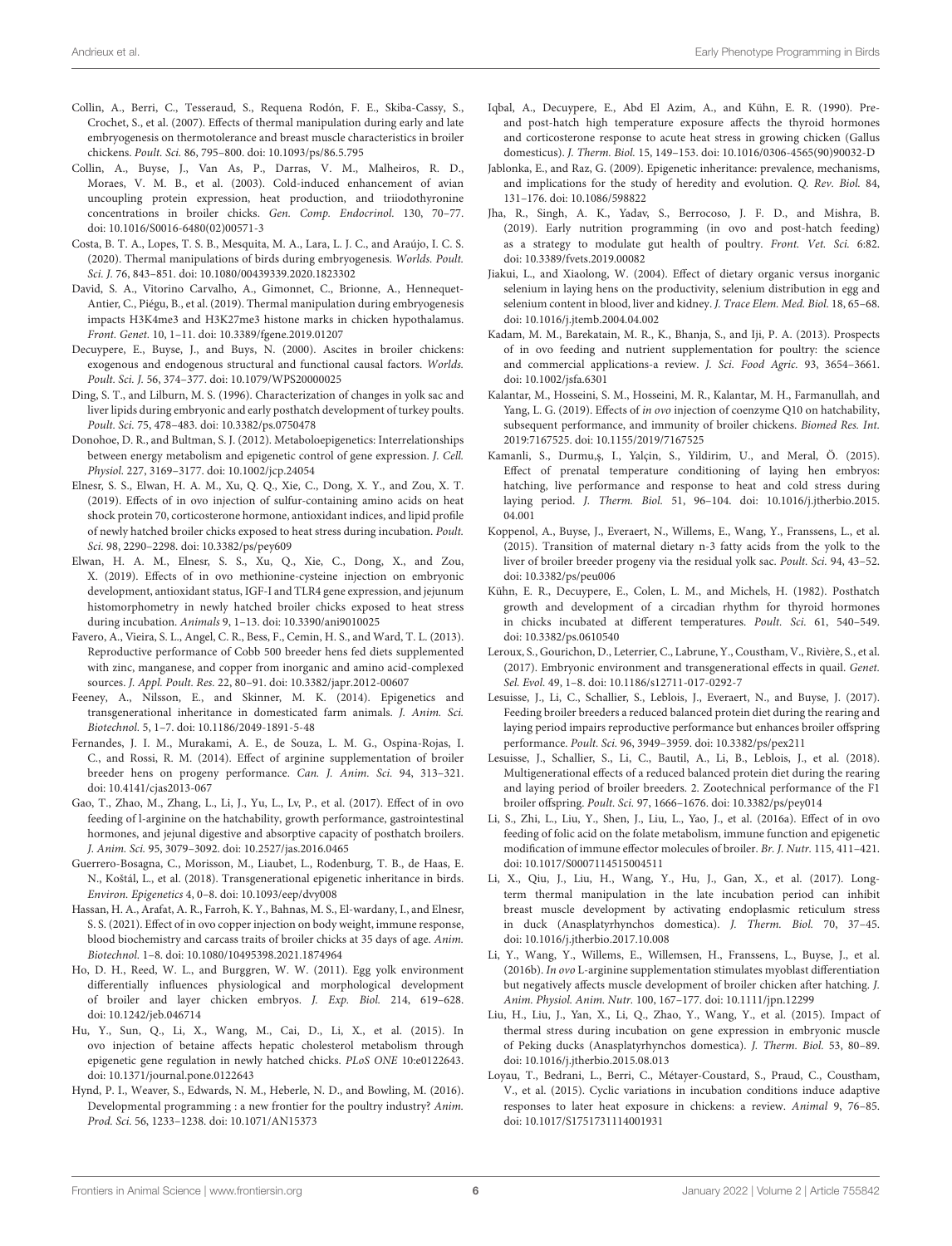- <span id="page-7-24"></span>Loyau, T., Berri, C., Bedrani, L., Métayer-Coustard, S., Praud, C., Duclos, M. J., et al. (2013). Thermal manipulation of the embryo modifies the physiology and body composition of broiler chickens reared in floor pens without affecting breast meat processing quality. J. Anim. Sci. 91, 3674–3685. doi: [10.2527/jas.2013-6445](https://doi.org/10.2527/jas.2013-6445)
- <span id="page-7-33"></span>Loyau, T., Collin, A., Yenisey, Ç., Crochet, S., Siegel, P. B., Akşit, M., et al. (2014). Exposure of embryos to cyclically cold incubation temperatures durably affects energy metabolism and antioxidant pathways in broiler chickens. Poult. Sci. 93, 2078–2086. doi: [10.3382/ps.2014-03881](https://doi.org/10.3382/ps.2014-03881)
- <span id="page-7-28"></span>Loyau, T., Hennequet-Antier, C., Coustham, V., Berri, C., Leduc, M., Crochet, S., et al. (2016). Thermal manipulation of the chicken embryo triggers differential gene expression in response to a later heat challenge. BMC Genomics 17:329. doi: [10.1186/s12864-016-2661-y](https://doi.org/10.1186/s12864-016-2661-y)
- <span id="page-7-20"></span>Maltby, V., Somaiya, A., French, N. A., and Stickland, N. C. (2004). In ovo temperature manipulation influences post-hatch muscle growth in the turkey. Br. Poult. Sci. 45, 491–498. doi: [10.1080/00071660412331286190](https://doi.org/10.1080/00071660412331286190)
- <span id="page-7-22"></span>Massimino, W., Davail, S., Bernadet, M., Pioche, T., Ricaud, K., Gontier, K., et al. (2019). Impact of thermal manipulation during embryogenesis on hepatic metabolism in mule ducks. Front. Physiol. 10, 1–12. doi: [10.3389/fphys.2019.01495](https://doi.org/10.3389/fphys.2019.01495)
- <span id="page-7-37"></span>Matsushima, W., Brink, K., Schroeder, J., Miska, E. A., and Gapp, K. (2019). Mature sperm small-RNA profile in the sparrow: implications for transgenerational effects of age on fitness. Environ. Epigenetics 5, 1–11. doi: [10.1093/eep/dvz007](https://doi.org/10.1093/eep/dvz007)
- <span id="page-7-5"></span>Morisson, M., Coustham, V., Frésard, L., Collin, A., Zerjal, T., Métayercoustard, S., et al. (2017). Handbook of Nutrition, Diet, and Epigenetics. Cham: Springer. Available online at: [https://link.springer.com/referenceworkentry/10.](https://link.springer.com/referenceworkentry/10.1007%2F978-3-319-31143-2_40-1#citeas) [1007%2F978-3-319-31143-2\\_40-1#citeas](https://link.springer.com/referenceworkentry/10.1007%2F978-3-319-31143-2_40-1#citeas)
- <span id="page-7-26"></span>Morita, V., S., Almeida, V. R., Matos, J. B., Vicentini, T. I., van den Brand, H., et al. (2016). Incubation temperature during fetal development influences morphophysiological characteristics and preferred ambient temperature of chicken hatchlings. PLoS ONE 11:e0154928. doi: [10.1371/journal.pone.0154928](https://doi.org/10.1371/journal.pone.0154928)
- <span id="page-7-34"></span>Mujahid, A., and Furuse, M. (2009). Oxidative damage in different tissues of neonatal chicks exposed to low environmental temperature. Comp. Biochem. Physiol. Mol. Integr. Physiol. 152, 604–608. doi: [10.1016/j.cbpa.2009.01.011](https://doi.org/10.1016/j.cbpa.2009.01.011)
- <span id="page-7-29"></span>Nichelmann, M., and Tzschentke, B. (2002). Ontogeny of thermoregulation in precocial birds. Comp. Biochem. Physiol. Mol. Integr. Physiol. 131, 751–763. doi: [10.1016/S1095-6433\(02\)00013-2](https://doi.org/10.1016/S1095-6433(02)00013-2)
- <span id="page-7-6"></span>Noble, R. C., Connor, K., and Smith, W. K. (1984). The synthesis and accumulation of cholesteryl esters by the developing embryo of the domestic fowl. Poult. Sci. 63, 558–564. doi: [10.3382/ps.0630558](https://doi.org/10.3382/ps.0630558)
- <span id="page-7-32"></span>Nyuiadzi, D., Berri, C., Dusart, L., Travel, A., Méda, B., Bouvarel, I., et al. (2020). Short cold exposures during incubation and postnatal cold temperature affect performance, breast meat quality, and welfare parameters in broiler chickens. Poult. Sci. 99, 857–868. doi: [10.1016/j.psj.2019.10.024](https://doi.org/10.1016/j.psj.2019.10.024)
- <span id="page-7-18"></span>Ohta, Y., Kidd, M. T., and Ishibashi, T. (2001). Embryo growth and amino acid concentration profiles of broiler breeder eggs, embryos, and chicks after in ovo administration of amino acids. Poult. Sci. 80, 1430-1436. doi: [10.1093/ps/80.10.1430](https://doi.org/10.1093/ps/80.10.1430)
- <span id="page-7-15"></span>Oladokun, S., and Adewole, D. I. (2020). In ovo delivery of bioactive substances: an alternative to the use of antibiotic growth promoters in poultry production—a review. J. Appl. Poult. Res. 29, 744–763. doi: [10.1016/j.japr.2020.06.002](https://doi.org/10.1016/j.japr.2020.06.002)
- <span id="page-7-36"></span>Paiva, J. T., de Resende, M. D. V., Resende, R. T., de Oliveira, H. R., Silva, H. T., Caetano, G. C., et al. (2018a). Transgenerational epigenetic variance for body weight in meat quails. J. Anim. Breed. Genet. 135, 178–185. doi: [10.1111/jbg.12329](https://doi.org/10.1111/jbg.12329)
- <span id="page-7-35"></span>Paiva, J. T., De Resende, M. D. V., Resende, R. T., Oliveira, H. R., Silva, H. T., Caetano, G. C., et al. (2018b). A note on transgenerational epigenetics affecting egg quality traits in meat-type quail. Br. Poult. Sci. 59, 624–628. doi: [10.1080/00071668.2018.1514582](https://doi.org/10.1080/00071668.2018.1514582)
- <span id="page-7-3"></span>Panserat, S., Marandel, L., Seiliez, I., and Skiba-Cassy, S. (2019). New insights on intermediary metabolism for a better understanding of nutrition in teleosts. Annu. Rev. Anim. Biosci. 7, 195–220. doi: [10.1146/annurev-animal-020518-115250](https://doi.org/10.1146/annurev-animal-020518-115250)
- <span id="page-7-13"></span>Peebles, E. D. (2018). In ovo applications in poultry: a review. Poult. Sci. 97, 2322–2338. doi: [10.3382/ps/pey081](https://doi.org/10.3382/ps/pey081)
- <span id="page-7-25"></span>Piestun, Y., Harel, M., Barak, M., Yahav, S., and Halevy, O. (2009). Thermal manipulations in late-term chick embryos have immediate and longer term effects on myoblast proliferation and skeletal muscle hypertrophy. J. Appl. Physiol. 106, 233–240. doi: [10.1152/japplphysiol.91090.2008](https://doi.org/10.1152/japplphysiol.91090.2008)
- <span id="page-7-23"></span>Piestun, Y., Shinder, D., Ruzal, M., Halevy, O., Brake, J., and Yahav, S. (2008). Thermal manipulations during broiler embryogenesis: Effect on the acquisition of thermotolerance. Poult. Sci. 87, 1516–1525. doi: [10.3382/ps.2008-00030](https://doi.org/10.3382/ps.2008-00030)
- <span id="page-7-21"></span>Piestun, Y., Zimmerman, I., and Yahav, S. (2015). Thermal manipulations of turkey embryos: the effect on thermoregulation and development during embryogenesis. Poult. Sci. 94, 273–280. doi: [10.3382/ps/peu047](https://doi.org/10.3382/ps/peu047)
- <span id="page-7-8"></span>Rao, K., Xie, J., Yang, X., Chen, L., Grossmann, R., and Zhao, R. (2009). Maternal low-protein diet programmes offspring growth in association with alterations in yolk leptin deposition and gene expression in yolk-sac membrane, hypothalamus and muscle of developing Langshan chicken embryos. Br. J. Nutr. 102, 848–857. doi: [10.1017/S0007114509276434](https://doi.org/10.1017/S0007114509276434)
- <span id="page-7-0"></span>Reed, W. L., and Clark, M. E. (2011). Beyond maternal effects in birds: responses of the embryo to the environment. Integr. Comp. Biol. 51, 73–80. doi: [10.1093/icb/icr032](https://doi.org/10.1093/icb/icr032)
- <span id="page-7-16"></span>Retes, P. L., Clemente, A. H. S., Neves, D. G., Espósito, M., Makiyama, L., Alvarenga, R. R., et al. (2017). In ovo feeding of carbohydrates for broilers—a systematic review. J. Anim. Physiol. Anim. Nutr. 102, 361–369. doi: [10.1111/jpn.12807](https://doi.org/10.1111/jpn.12807)
- <span id="page-7-2"></span>Reynolds, L. P., Borowicz, P. P., Caton, J. S., Vonnahme, K. A., Luther, J. S., Hammer, C. J., et al. (2010). Developmental programming: the concept, large animal models, and the key role of uteroplacental vascular development. J. Anim. Sci. 88, E61–72. doi: [10.2527/jas.2009-2359](https://doi.org/10.2527/jas.2009-2359)
- <span id="page-7-1"></span>Reynolds, L. P., and Vonnahme, K. A. (2017). Livestock as models for developmental programming. Anim. Front. 7, 12–17. doi: [10.2527/af.2017-0123](https://doi.org/10.2527/af.2017-0123)
- <span id="page-7-12"></span>Roto, S. M., Kwon, Y. M., and Ricke, S. C. (2016). Applications of in ovo technique for the optimal development of the gastrointestinal tract and the potential influence on the establishment of its microbiome in poultry. Front. Vet. Sci. 3:63. doi: [10.3389/fvets.2016.00063](https://doi.org/10.3389/fvets.2016.00063)
- <span id="page-7-4"></span>Rühl, R. (2007). Effects of dietary retinoids and carotenoids on immune development: symposium on "nutritional influences on developmental immunology." Proc. Nutr. Soc. [66, 458–469. doi: 10.1017/S0029665106](https://doi.org/10.1017/S002966510600509X) 00509X
- <span id="page-7-19"></span>Saeed, M., Babazadeh, D., Naveed, M., Alagawany, M., Abd El-Hack, M. E., Arain, M. A., et al. (2019). In ovo delivery of various biological supplements, vaccines and drugs in poultry: current knowledge. J. Sci. Food Agric. 99, 3727–3739. doi: [10.1002/jsfa.9593](https://doi.org/10.1002/jsfa.9593)
- <span id="page-7-10"></span>Saunders-Blades, J. L., and Korver, D. R. (2015). Effect of hen age and maternal vitamin D source on performance, hatchability, bone mineral density, and progeny in vitro early innate immune function. Poult. Sci. 94, 1233–1246. doi: [10.3382/ps/pev002](https://doi.org/10.3382/ps/pev002)
- <span id="page-7-27"></span>Shanmugasundaram, R., Wick, M., and Lilburn, M. S. (2018). Effect of embryonic thermal manipulation on heat shock protein 70 expression and immune system development in Pekin duck embryos. Poult. Sci. 97, 4200–4210. doi: [10.3382/ps/pey298](https://doi.org/10.3382/ps/pey298)
- <span id="page-7-30"></span>Shinder, D., Rusal, M., Giloh, M., and Yahav, S. (2009). Effect of repetitive acute cold exposures during the last phase of broiler embryogenesis on cold resistance through the life span. Poult. Sci. 88, 636–646. doi: [10.3382/ps.2008-00213](https://doi.org/10.3382/ps.2008-00213)
- <span id="page-7-31"></span>Shinder, D., Ruzal, M., Giloh, M., Druyan, S., Piestun, Y., and Yahav, S. (2011). Improvement of cold resistance and performance of broilers by acute cold exposure during late embryogenesis. Poult. Sci. 90, 633–641. doi: [10.3382/ps.2010-01089](https://doi.org/10.3382/ps.2010-01089)
- <span id="page-7-17"></span>Smirnov, A., Tako, E., Ferket, P. R., and Uni, Z. (2006). Mucin gene expression and mucin content in the chicken intestinal goblet cells are affected by in ovo feeding of carbohydrates. Poult. Sci. [85, 669–673. doi: 10.1093/ps/](https://doi.org/10.1093/ps/85.4.669) 85.4.669
- <span id="page-7-9"></span>Surai, P. F., Fisinin, V. I., and Karadas, F. (2016). Antioxidant systems in chick embryo development. Part 1. Vitamin E, carotenoids and selenium. Anim. Nutr. 2, 1–11. doi: [10.1016/j.aninu.2016.01.001](https://doi.org/10.1016/j.aninu.2016.01.001)
- <span id="page-7-14"></span>Taha-Abdelaziz, K., Hodgins, D. C., Lammers, A., Alkie, T. N., and Sharif, S. (2018). Effects of early feeding and dietary interventions on development of lymphoid organs and immune competence in neonatal chickens: a review. Vet. Immunol. Immunopathol. 201, 1–11. doi: [10.1016/j.vetimm.2018.05.001](https://doi.org/10.1016/j.vetimm.2018.05.001)
- <span id="page-7-7"></span>Thanabalan, A., and Kiarie, E. G. (2021). Influence of feeding omega-3 polyunsaturated fatty acids to broiler breeders on indices of immunocompetence, gastrointestinal, and skeletal development in broiler chickens. Front. Vet. Sci. 8:653152. doi: [10.3389/fvets.2021.653152](https://doi.org/10.3389/fvets.2021.653152)
- <span id="page-7-11"></span>Torres, C. A., and Korver, D. R. (2018). Influences of trace mineral nutrition and maternal flock age on broiler embryo bone development. Poult. Sci. 97, 2996–3003. doi: [10.3382/ps/pey136](https://doi.org/10.3382/ps/pey136)